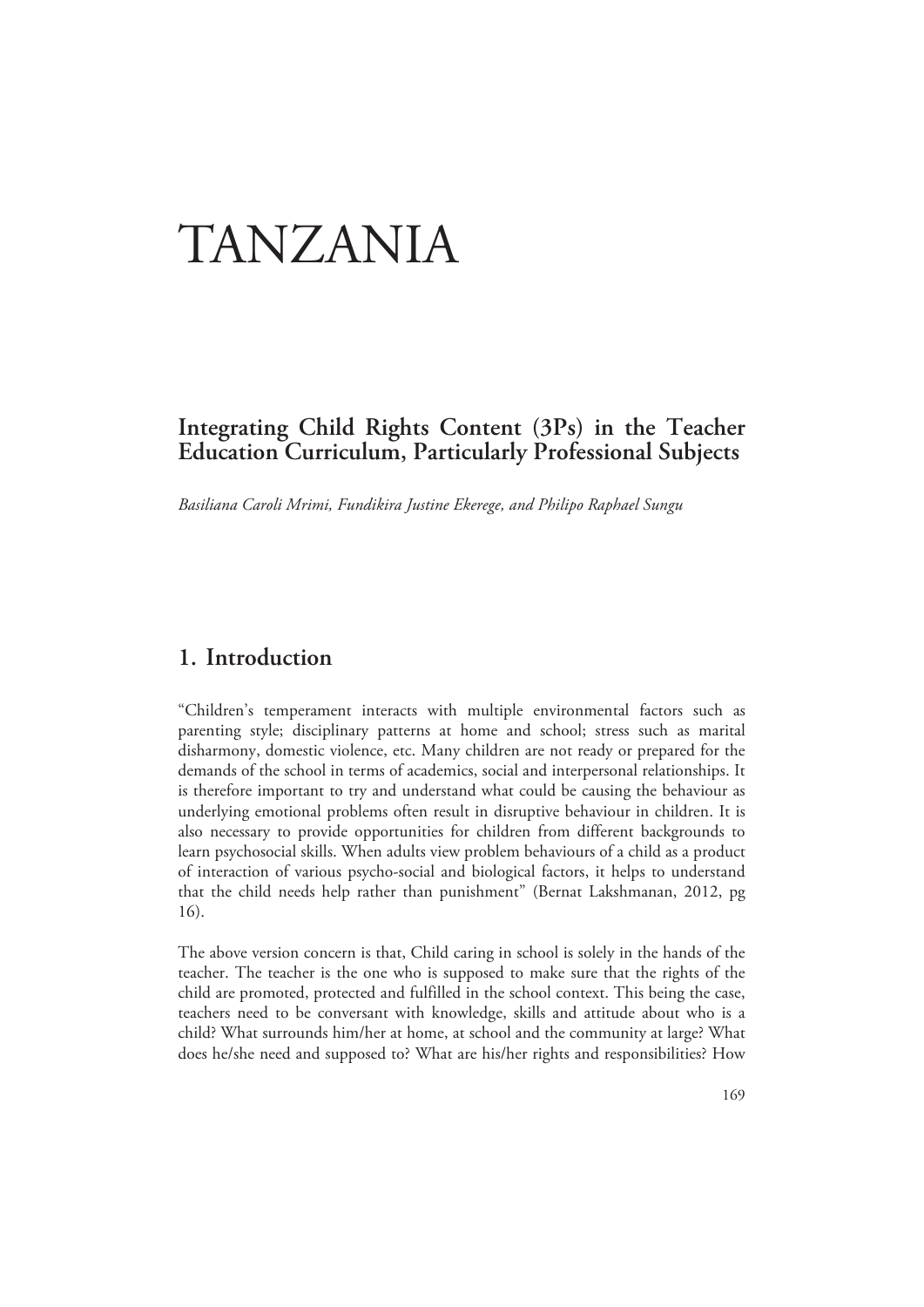to care for this child in a holistic manner? These are some of the questions that educators and teachers need to think and digest in order to cater for children rights and responsibilities.

# **2. Frame of Reference**

Tanzania is currently implementing major national reforms and international commitments intended for reorganizing and reinstating the economic, political and social sectors. These reforms are based on the; The Tanzania Development Vision 2025, the National Strategy for Growth and Reduction of Poverty II (NSGRP II – MKUKUTA II), Millennium Development Goals (MDGs) and Education for All (EFA) goals.

Among all the reforms stated above, The United Republic of Tanzania is committed to upholding the rights of children. To demonstrate this commitment, the State has ratified key international and regional human rights treaties as well as national policies, and, in 2009, adopted the Law of the Child Act No. 21, which domesticated core child rights standards in line with the UN Convention on the Rights of the Child 1989 and the African Charter on the Rights and Welfare of the Child 1990. However in 2013, the nation launched three important national strategies to spear head child rights protection in the country, these includes Child Justice, A five Year Strategy for Progressive Reform 2013-2017; Medium Term Human Rights Education Strategic Plan 2012-2016 and National Human Rights Action Plan 2012- 2017. However the Government established the Ministry of Community Development, Gender and Children (MoCDGC) in 1990 responsible for the coordination of children issues in Tanzania and Commission for Human Rights and Good Governance (CHRAGG) which was established in 2000 responsible for protection, promotion and preservation of human rights and duties in the country.

Together, these instruments and administrative setup provide a comprehensive and detailed framework for child protection and justice, covering all children who come into contact with the justice system, whether as victims, witnesses and alleged offender. Child justice also encompasses access to justice for children - either to respond to children's need for care, custody or protection or to provide a just and timely remedy for violations of their rights in any environment whether in school, home or community.

Other steps like the integration of child rights (Provision, Protection & Participation: 3Ps) in the Teacher Education and schools curricula have been taken to define the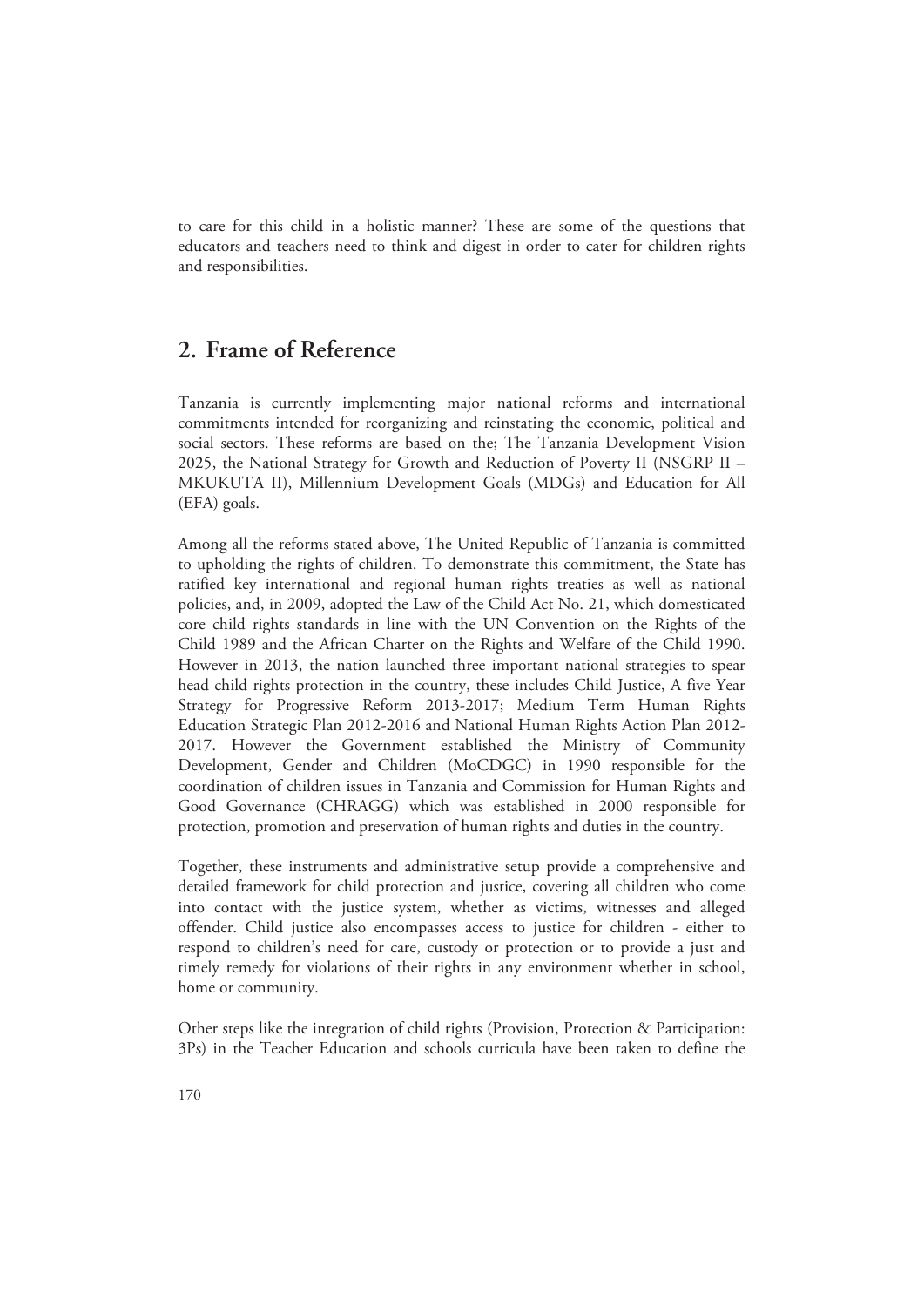obligation of individual tutor, teacher, teacher trainee and Government to ensure the realization of the child rights in schools.

Although, significant steps have been taken so far, we find that, the full realization of child rights is still far from being a reality in our schools. There is little child rights education for tutors, teachers and teacher trainees. Little has been done in the pedagogy with regards to the rights of the child to participate in the learning process. Much more need to be done in order to facilitate the realization of child rights in schools.

# **3. Purpose of the Project**

We learnt from previous change projects that, some efforts have been made to initiate change process on CRC in primary schools, secondary schools and Agency for Development of Educational Management (ADEM). We felt that, it was high time to pull together these efforts and formalize them. Children spend most of their life time in schools where teachers are the key actors. We therefore felt that, taking teachers' colleges as an entry point of pulling together the existing CRC efforts was an appropriate one.

We were aware that the content of Human Rights (HR) has been integrated in the curriculum of teachers' colleges and schools particularly in General Studies and Civics subjects respectively. However, our main concern was not only HR content, but also CRC content especially to teacher trainees. We also felt that, since teachers remain to be the key actors in the CRC implementation, the content of CRC should be integrated in the professional subjects. This was because, professional subjects are compulsory and therefore teacher trainees are required to study them seriously and obtain a pass on these subjects; otherwise they would not be certified as teachers even if they pass the rest of the subjects. So, if CRC content will be integrated in professional subjects, all incoming teachers will consider Child Rights as an important aspect of their professional work.

Our purpose therefore was to identify what was there and what is missing in Teacher Education Curriculum for preparing primary school teachers as per CRC content so that the CRC content is integrated in the professional subjects for Certificate Teacher Education Curriculum.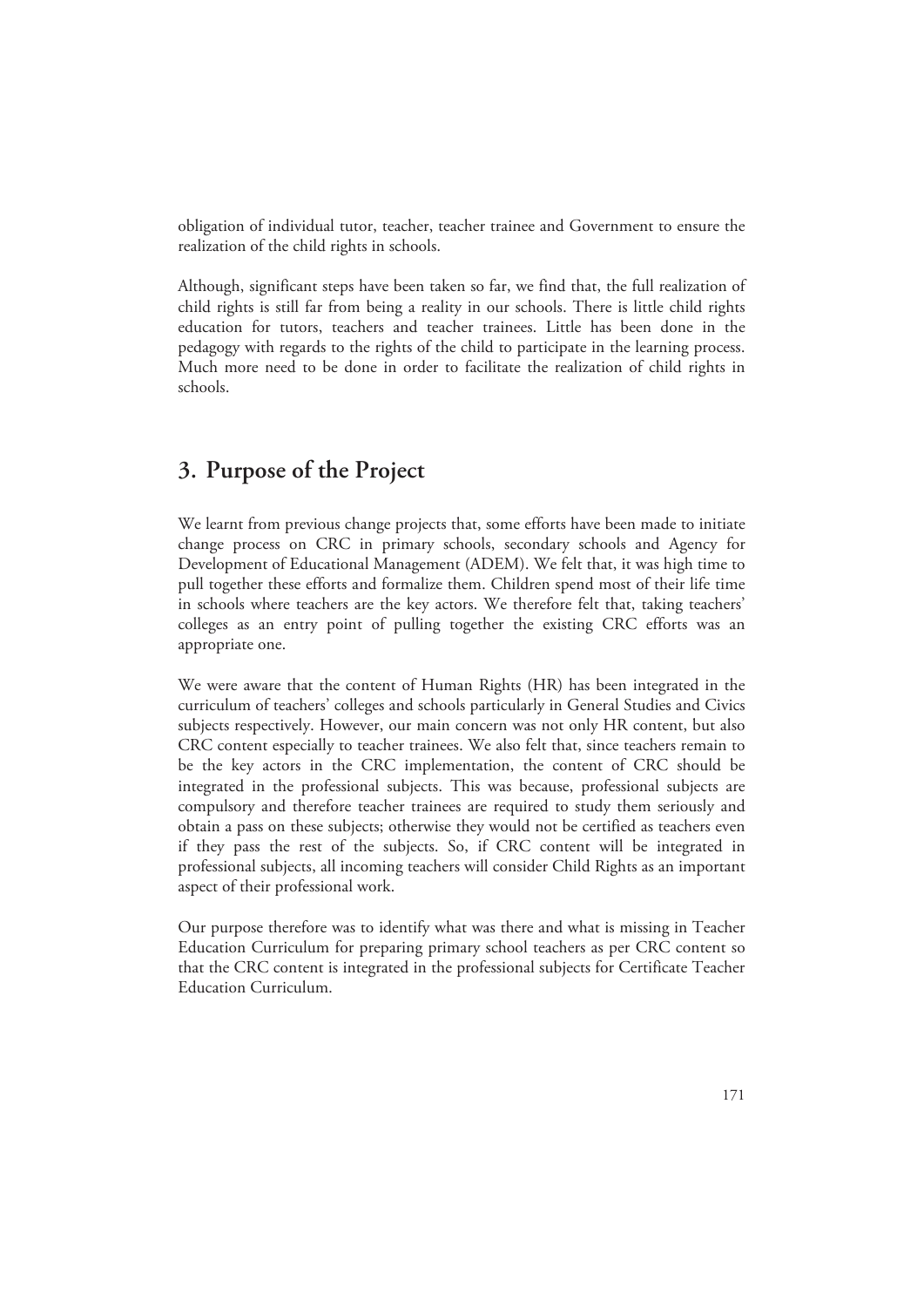# **4. Methodology (Activities)**

The major activities of the study and data collection accomplished during the entire period of the project include, the communication made with different authorities and stakeholders and the assessment of the magnitude of the problem.

#### **4.1 Communication**

#### *a) Authorities*

At the stage of communication, various authorities and stakeholders were consulted by team members in order to get their comments regarding the project as a whole, its significance, sustainability and impact to the society, both, in short and long term perspectives. The authorities contacted were: Deputy Permanent Secretary, Ministry of Education and Vocational Training (MoEVT); the Commissioner for Education, MoEVT; the Executive Secretary, Commission for Human Rights and Good Governance (CHRAGG); the Director for Teacher Education Department, MoEVT; the Director for Secondary Education Unit, MoEVT; the Director for Human Rights Department and the Director for Public Education and Training Department, CHRAGG.

All the contacted authorities were vital for the support and success of the project in terms of transport facilities, permission to run every process of the project and adoption of the end results.

#### *b) Stakeholders*

According to the initial plan, the intention was to conduct the stakeholders meeting with a view of presenting our project plan and receive their comments before setting out for the project implementation. However, due to lack of resources (financial and time), the meeting was not possible. Instead, different stakeholders were visited individually in their respective offices. These include: the Assistant Director of the Diversity Unit, MoEVT; representatives from Tanzania Institute of Education (TIE); representatives from Teacher Education Department (TED); representative from the Inspectorate Department; representatives from the CHRAGG (CRC focal person); and representative from MoEVT (CRC focal person). The team also managed to attend the meeting organised by the CRC previous Change Agents in which case the project plan was shared and valuable comments received. The Project plan was also shared through emails to other CRC previous Change Agents who were unable to attend the meeting.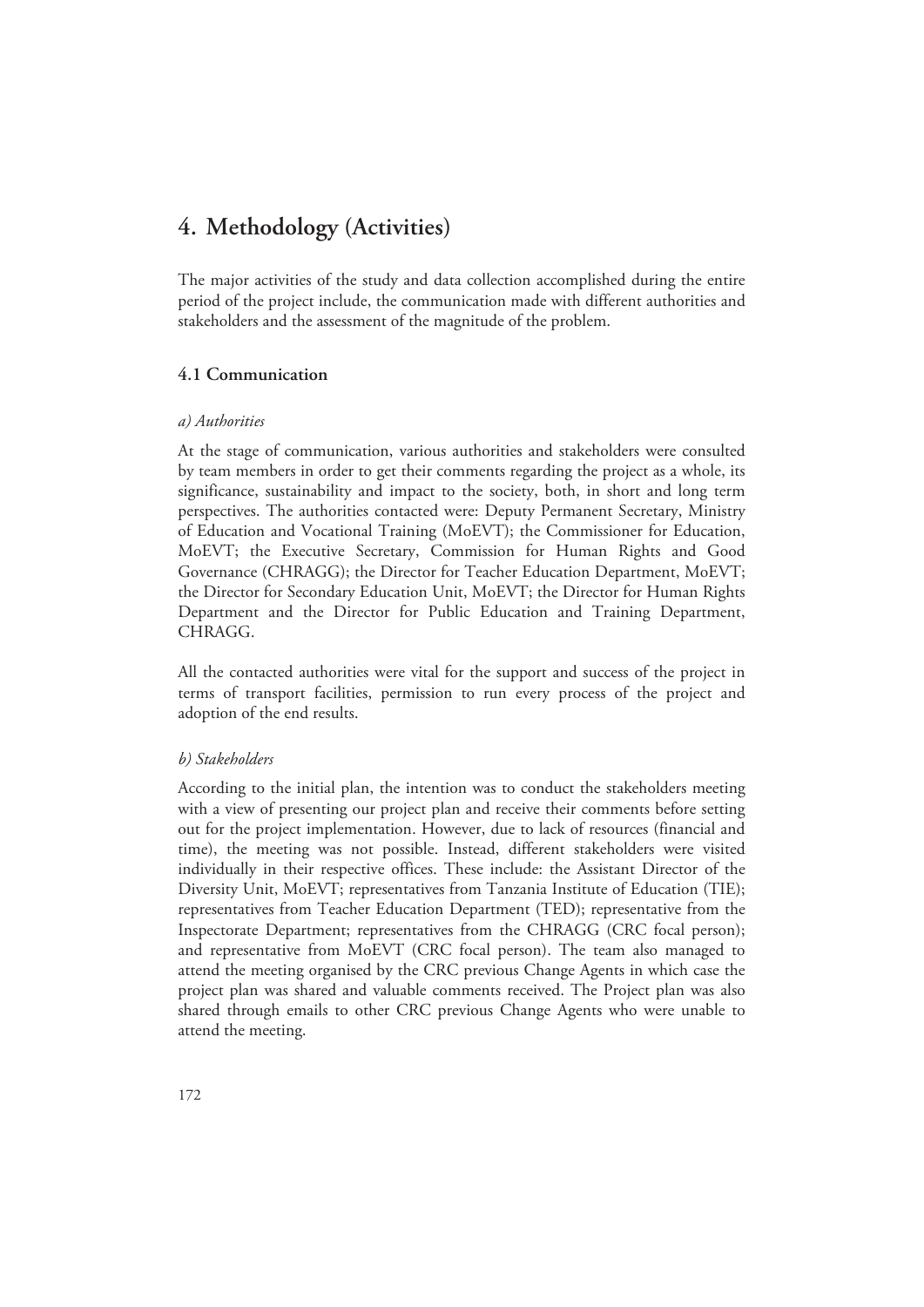## **4.2 Situational Analysis**

The purpose of the analysis was to identify:

a) What is contained in the professional subjects of the Teacher Education Certificate Course with regard to the content of child Rights?

b) How do the tutors prepare teachers who are competent with taking care of children rights and duties in schools after their graduation?

c) How do the practising school teachers take care of children rights and duties in their day to day work?

Data collection and analysis were guided by qualitative methods.

#### **4.2.1 Syllabi Analysis**

Syllabi for professional subjects in the Teacher Education Certificate Course were analyzed. These were: Primary Teacher Education Certificate Course, Pre-primary Teacher Education Certificate Course as well as Physical Education and Sports Teacher Education Certificate Course. The corresponding professional subjects names of these syllabi in Kiswahili are "Ualimu Elimu ya Msingi", "Ualimu Elimu ya Awali" and "Ualimu Elimu kwa Michezo" respectively. The syllabi analysis intended to identify the extent to which the content of child rights is covered in those Syllabi.

#### **4.2.2 Field work at Vikindu Teachers College (TC)**

Data were gathered through the designed scientific tools which included:

- a) interview guide for college principals;
- b) questionnaire and focused group discussion for tutors;
- c) questionnaire and focused group discussion for student teachers;
- d) questionnaire and interview guide for teachers in the practising school;
- e) focused group discussion for pupils in the practising school; and
- f) observation checklist for the school and the college.

#### **4.3 Target Population, Sampling Methods and Sample Size**

The valuable inputs for the project plan from the authorities and stakeholders were taken on board which led to the decision of narrowing down the focus and scope of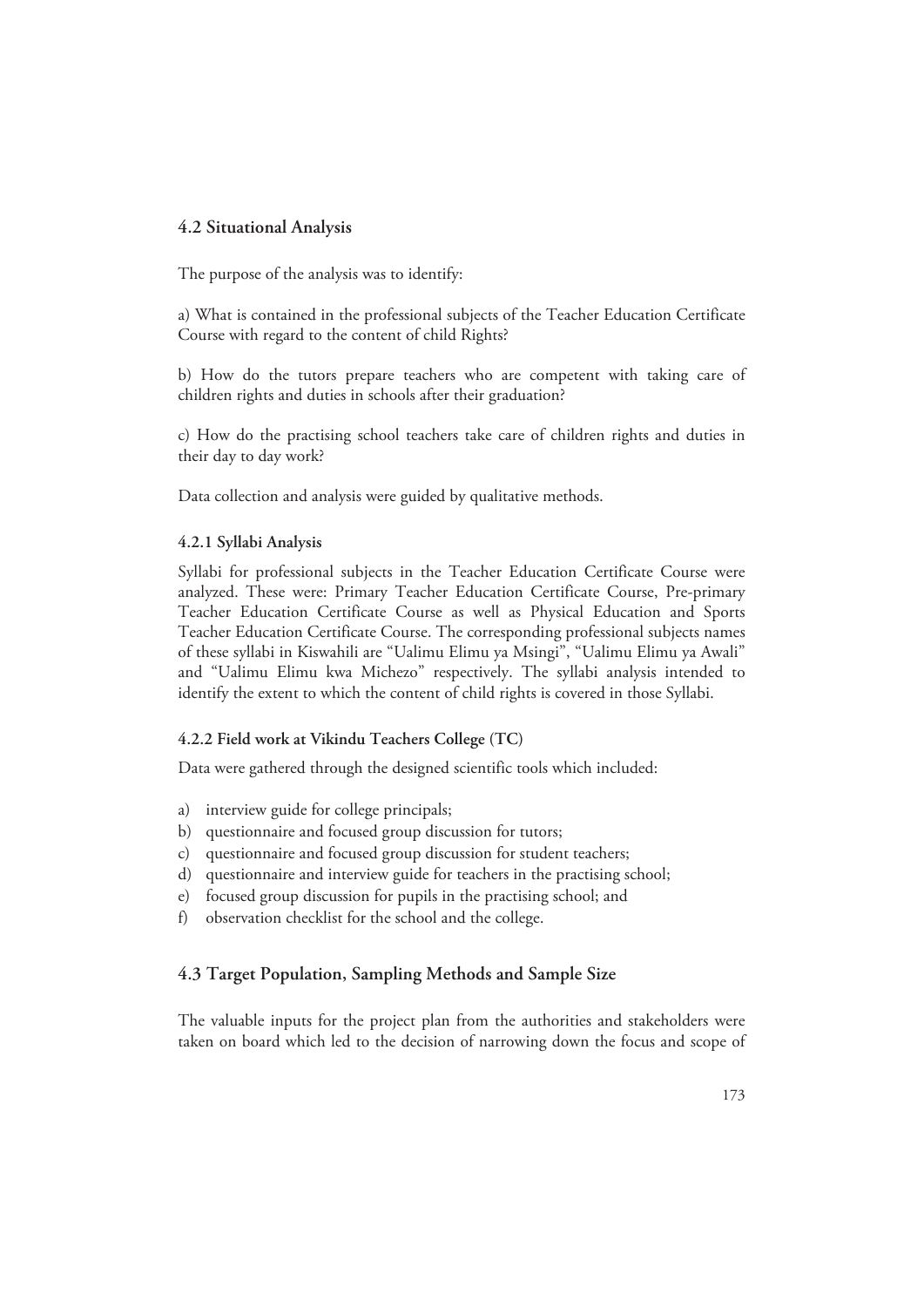the project plan. In this case, a purposive sampling was used to select only one Teachers' college; Vikindu which prepares Primary School teachers and Vikindu practicing primary school. The population from which respondents were drowned included the following; college principal, college tutors, student teachers, primary school teachers and pupils from the practicing primary school.

The Stratified Random Sampling technique was used to select the sample from each category of the population strata (class, gender, roles, subjects taught) in order to get a representative sample as follows:

- a) 1 college principal;
- b) 5 college tutors;
- c) 6 student teachers;
- d) 7 practising primary school teachers; and
- e) 6 pupils.

# **5. Results**

#### **5.1 From authorities and stakeholders**

All the authorities and stakeholders consulted approved the project plan with the emphasis that; in our context, it is necessary to strike a balance between children rights and their duties. In Tanzanian context, the community always feels that, it is dangerous to emphasize child rights and be silent about their duties/responsibilities however minimal they are as highlighted in the curriculum.

## **5.2 Gap identified**

The gaps identified during the project were categorized in three main themes namely: child rights content in the professional subjects syllabi; teacher preparation with regards to child rights competence; and teachers' practices in school with regard to caring for children rights.

#### **Child Rights Content in the Professional Subjects Syllabi**

Syllabus analysis revealed that, commendable efforts have been made by the government to integrate the content knowledge of Child Rights in all the three syllabi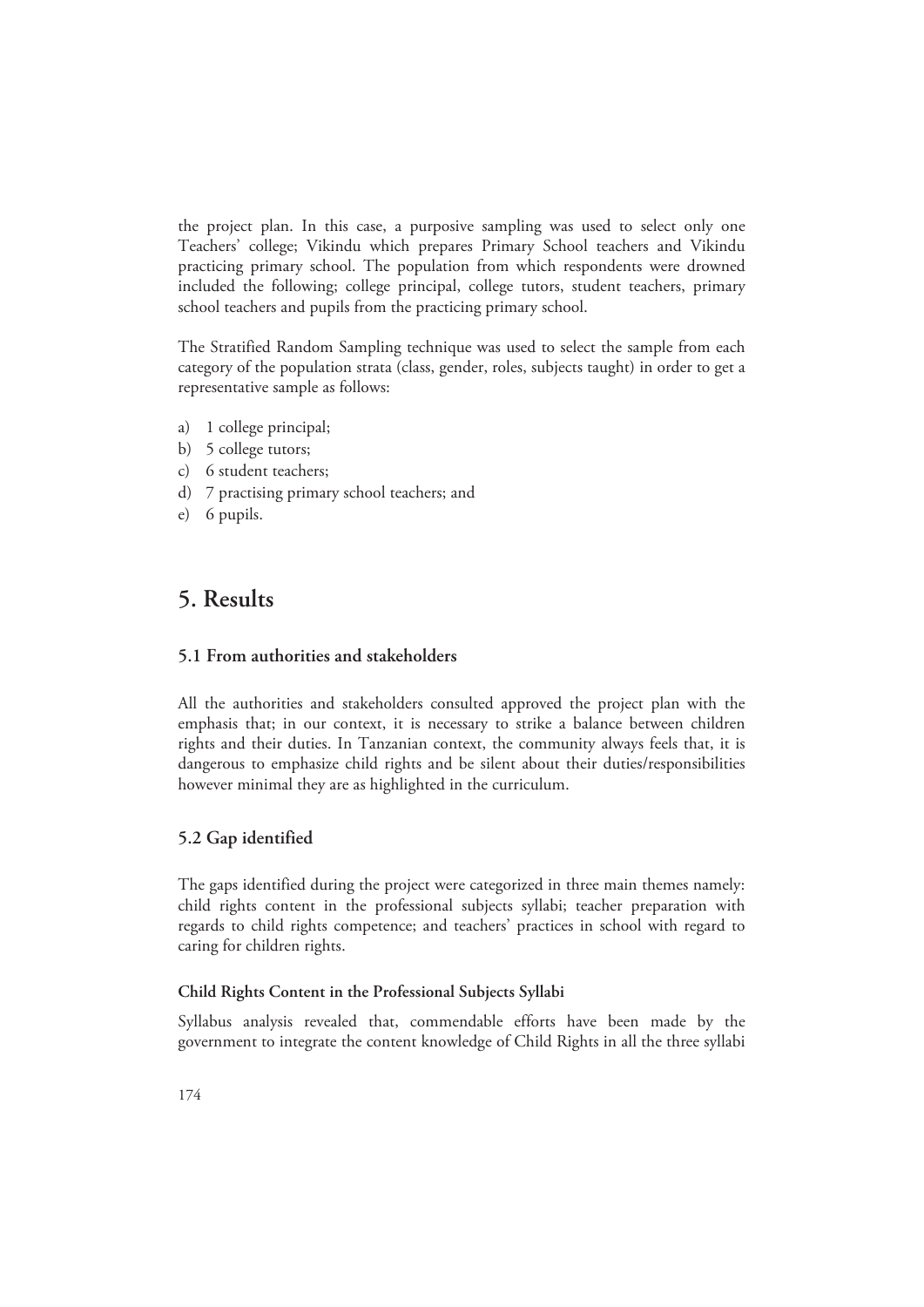for professional subjects of Teacher Education courses (pre-primary and primary). For example; the content of child development and growth, inclusive education, cross cutting issues and guidance and counseling have already been integrated. In addition, the syllabi emphasize participatory approaches to the process of teaching and learning to ensure child's rights to actively participate in the learning process, to listen and to be heard.

However, it was suggested that a sub-topic of Child's Rights and Duties be added in **topic eleven** of the Primary teacher education syllabus just as a sub-topic of Teacher's Rights and Duties is clearly placed. The same observation was pointed out during interview with student teachers so that it is emphasized as an important part of their professional learning.

#### **Teacher Preparation with regards to Child Rights Competence**

Despite the fact that, the Child Rights is integrated in the syllabi to a great extent, the gap has been noticed in tutor's interpretation and use of the said syllabi. For example; the College Principal pointed out that, the interpretation of the syllabus is a challenge to most tutors because they have limited knowledge/orientation regarding Child Rights. This was also evident from tutors' responses; while three of them said YES, that the existing Teacher Education Curriculum provides Knowledge, Skills and Attitudes to student teachers about Child Rights, the remaining two tutors said NO.

In addition, 4 out of 6 student teachers said that, they have learnt about Child Rights in only 'Uraia' (Civics) subject. No single student teacher said that he/she learnt Child Rights in the 'Ualimu' (Teacher Education) subject. Likewise, all teachers in the practicing school said that they had some knowledge about Child Rights but mostly through media, such as, TV, Radio, Magazine and Journals. On the other hand, there was only a mention about learning it in the teachers college. On this question, all tutors responded that they had heard about Child Rights but only through media, literature, national events and international conference. This shows that, there had been no formal training or in-service training for tutors regarding Child Rights.

#### **Teachers' Practices in School with regard to Caring for Children Rights**

The team had an opportunity to observe the English lesson at the Vikindu T.C practicing primary school in which case the English teacher was teaching grade VI. The sub-topic was *'Using why and because'*. Generally, the communication between and among the teacher and pupils was good. There were freedom of expression among pupils, the teacher was very keen to listen to pupils' ideas, she encouraged every pupil to participate in the learning and respected the ideas, she was friendly and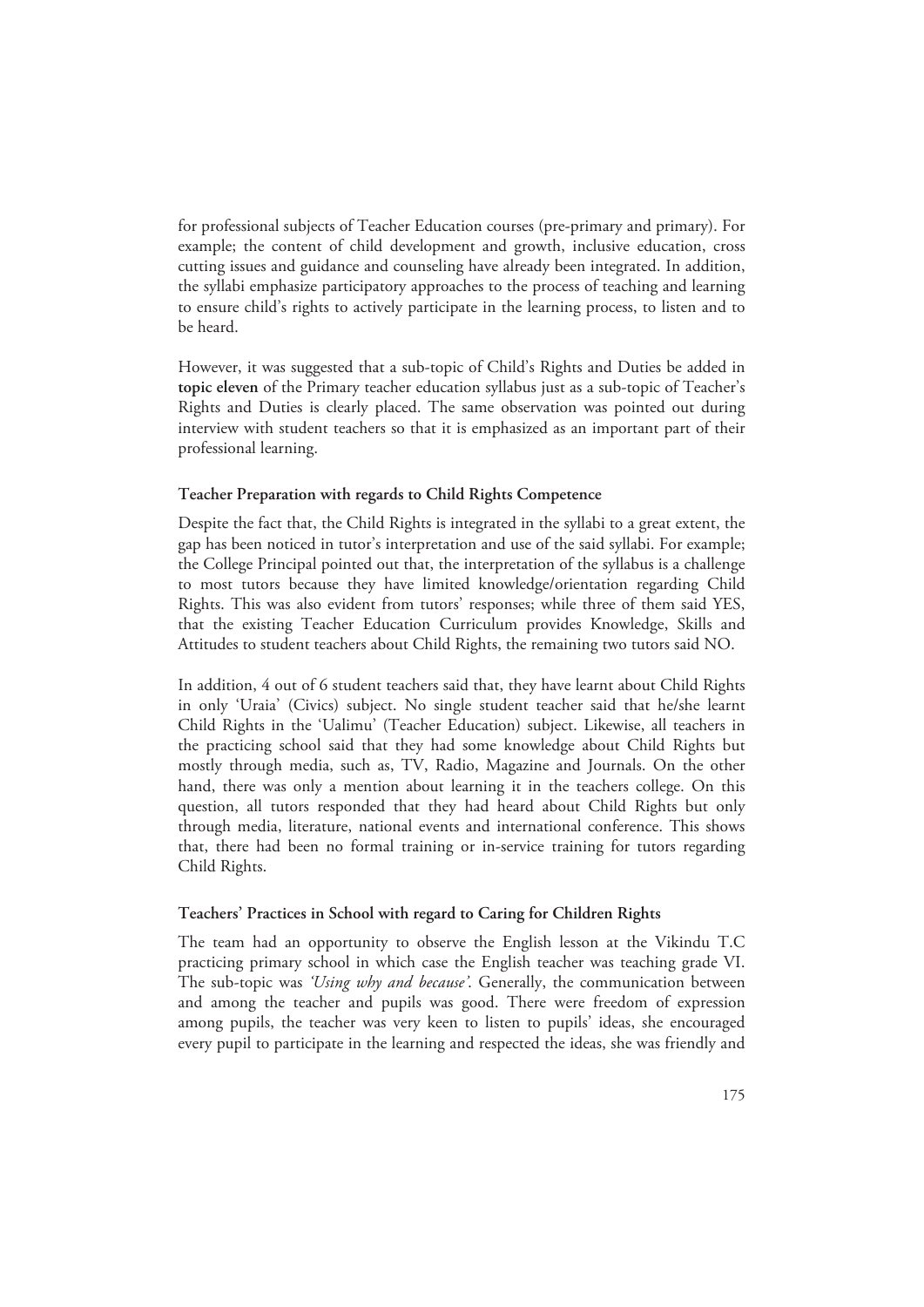responded positively to pupils' questions, she went round to check and help pupils with difficulties. The team feels that, the observable classroom teacher's behavior had been due to the ideology of learner-centered teaching and learning approach which is emphasized in all levels of the Tanzanian education Curriculum.

On the other hand, some responses from questionnaires revealed that, there are some elements of 'punishment' that teachers use to handle misconduct behavior. For example, one teacher said in Kiswahili; "kuwapa adhabu kali" (means, administering to students severe punishment). Also, one of the tutor said in the questionnaire that, corporal punishment is among the existing practices which are against Child Rights.

Likewise, student teachers' response to the questionnaire indicated that, a teacher without child rights knowledge is expected to "humiliate a child, won't care and fulfill his/her responsibilities, can't listen to what children say, can create fear, worries and hence scare them. These practices are expected to happen in the school because the teachers' knowledge about Child Rights is limited. Therefore, student teachers showed interest in introducing the child rights club for awareness creation purposes and increasing multiplier effects within and outside the college community.

## **5.3 Bridging the gap**

In order to attain the project outcome: it was necessary to facilitate the introduction of the child rights club by student teachers; design the training manual for tutors; share the draft manual with tutors and teachers for inputs and improvement; share the tutors' and teachers' recommendations for refining the draft with authorities, stakeholders and the larger public; as well as follow up on final improvement, production and use of the training manual by college tutors in Tanzania.

In addition, we shared the plan for bridging the gap with the mentor when she visited us in October, 2013. Together, we visited the project site (Vikindu TC) and had sessions with members of student teachers child rights club. In the session, they demonstrated their initiatives so far about child rights awareness creation within and among themselves. They also presented songs, role play and poems on the same. Other places visited include Pendamoyo secondary school, ADEM, Commission for Human Rights And Good Governance (CHRAGG) and SIDA office Dar es Salaam. Below are some pictures which were taken during the mentor's visit in Tanzania: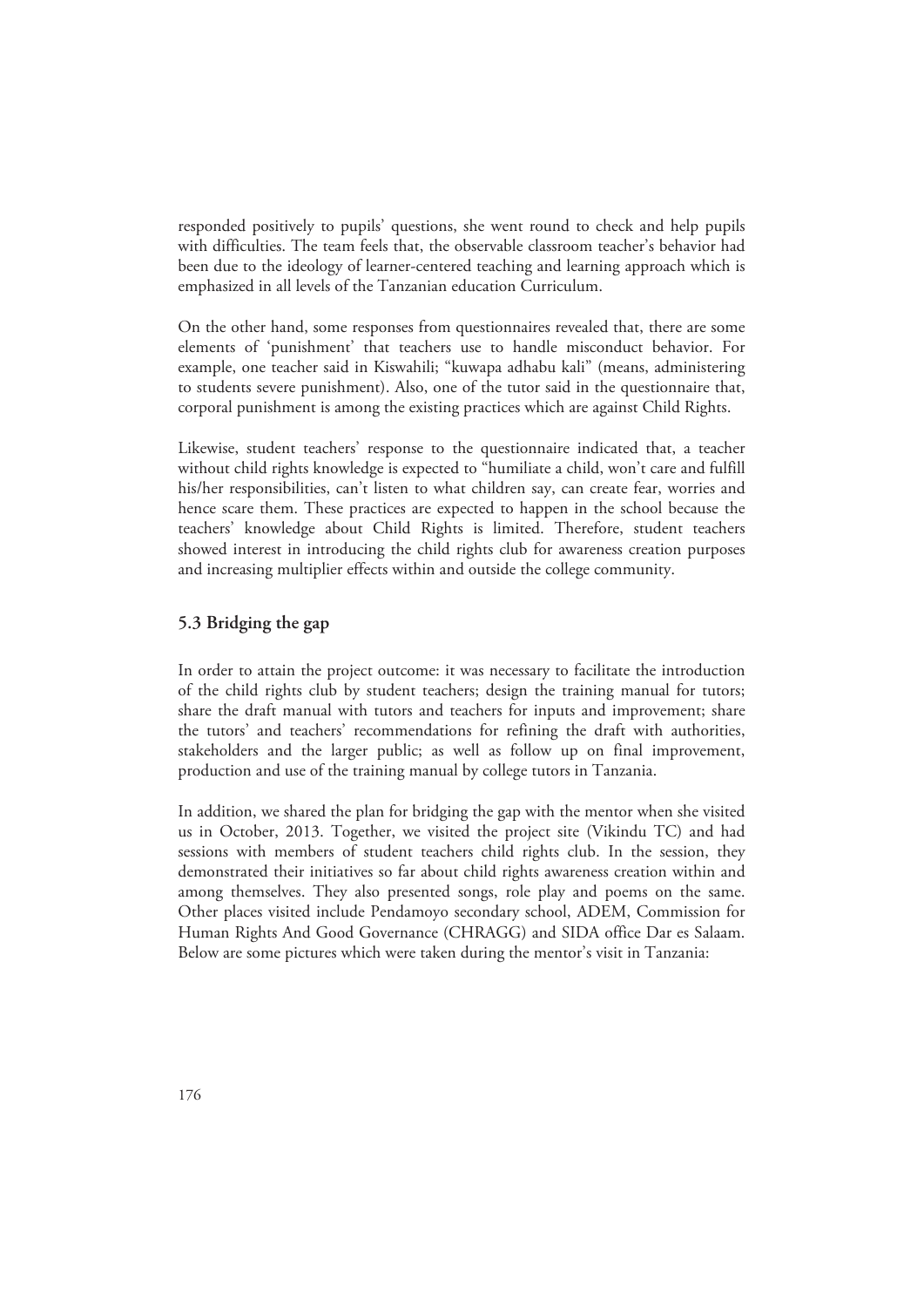

After the site visits, we had reflection session where we shared our plan on bridging the gap and our mentor Prof. Agneta had enriched our plan.

#### **Introducing Child Rights Club to Student Teachers**

The introduction of the change project at Vikindu TC, student teachers were motivated and decided to introduce child rights club in the college for creating awareness of the college community and sustainability of the project. We, the project team facilitated this intention by collecting fliers, brochures, books, pictures, to mention a few. These materials became the source of knowledge and catalyst to club members. Currently, the club is very active and meets every Friday at 16hours in a week to discuss child rights issues; they design theatre art activities such as drama, role play, poems and songs to educate their colleagues and the college community at large. Some of these activities were demonstrated during the **mentor's visit** which indicated their concerns and commitment to the club.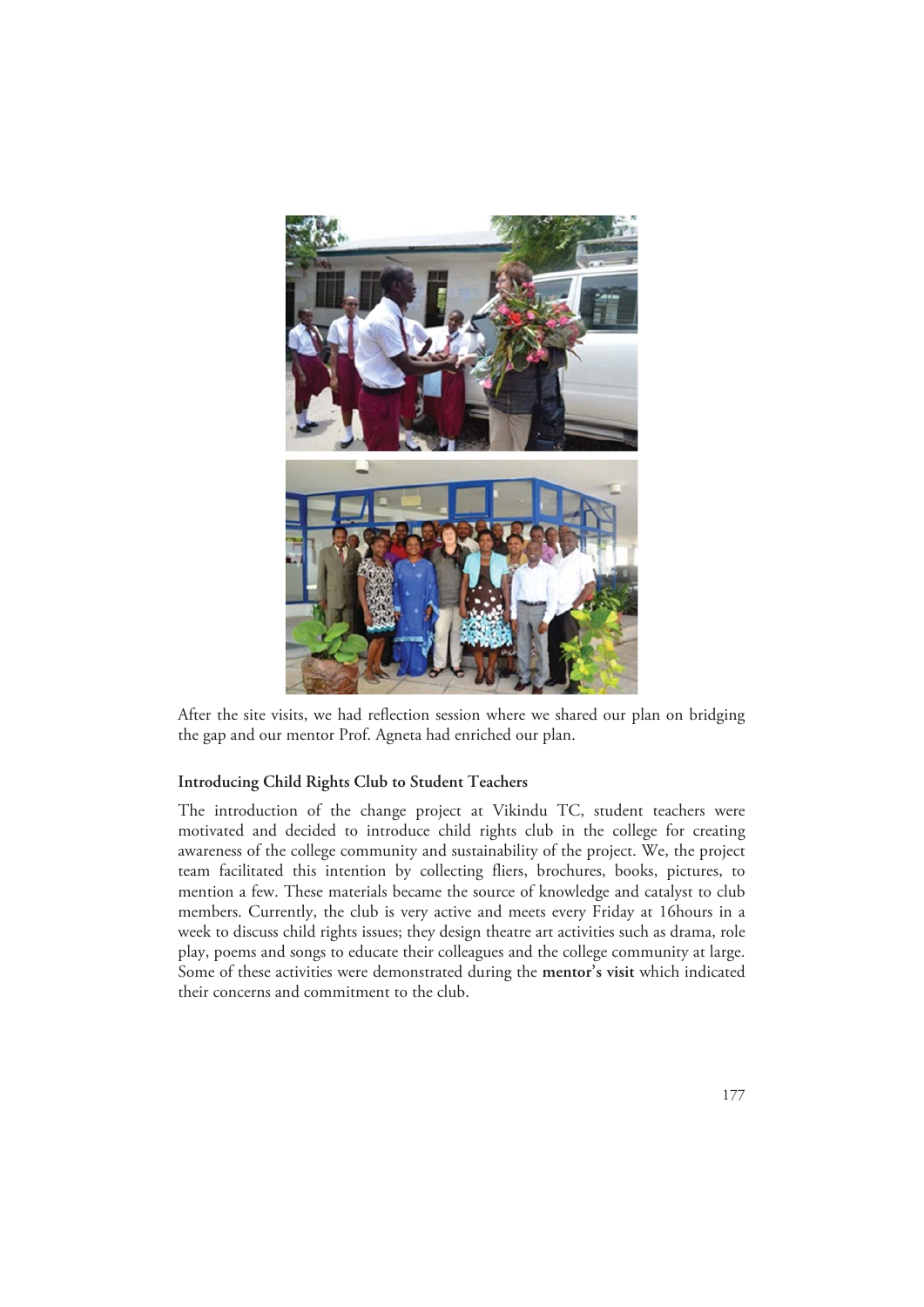

## **Preparation of the Child Rights Training Manual**

As from the tutors' knowledge gap to integrate the syllabus, it was necessary to outline the draft manual which after it is developed, it can be a helping hand to tutors for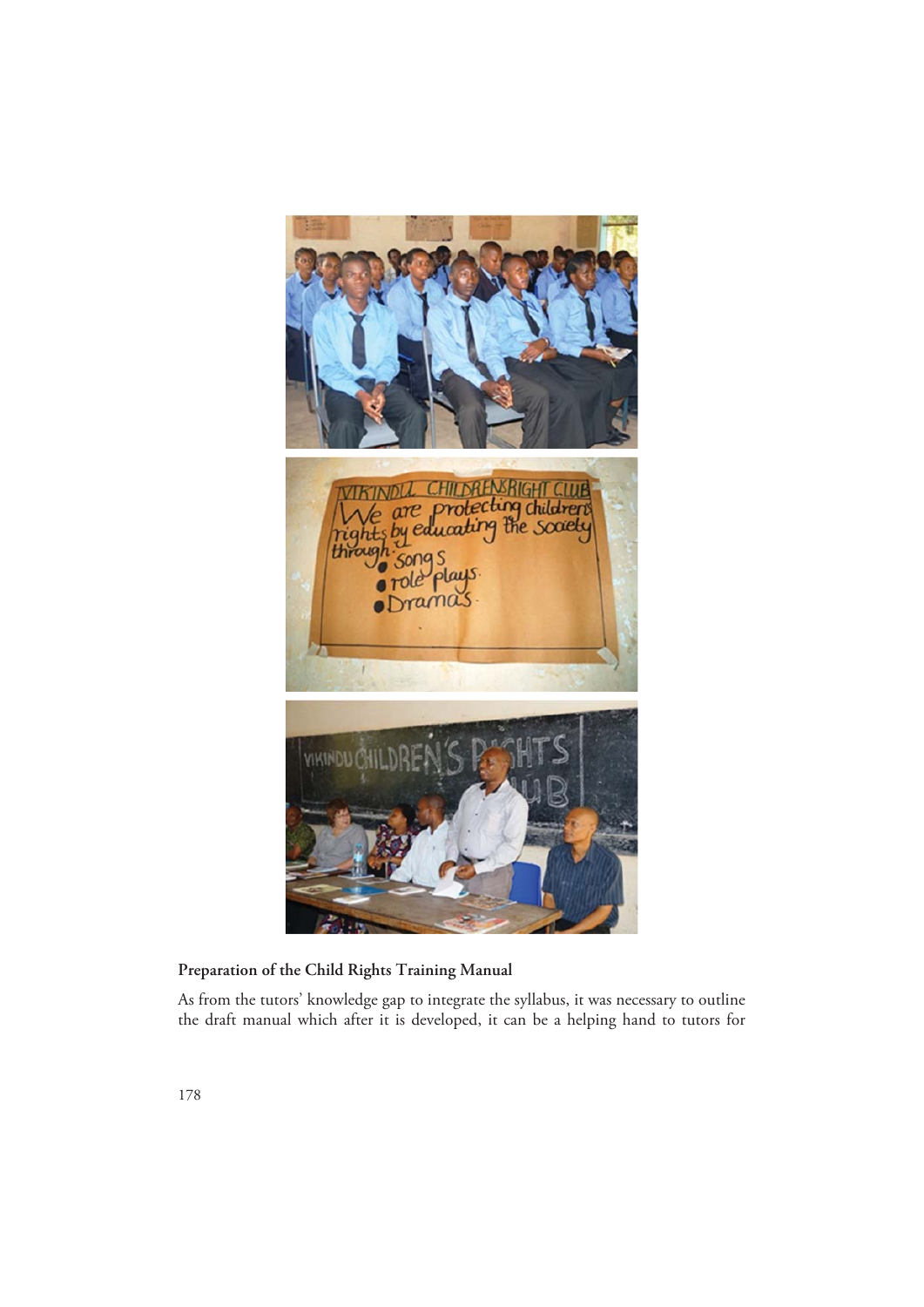integrating child rights content to professional subject syllabus. The team worked together to produce a draft training manual.



Some of the proposed topics of the draft manual include: the concept of child rights; child rights in school and classroom; responsible child without corporal punishment; and integration of child rights content in the professional subject syllabus.

#### **Trying out the Draft Training Manual**

The draft manual was presented to both Vikindu college tutors and teacher from the practicing primary school. Questions were raised regarding definition of a child without using age factor; who is a responsible child; what is corporal punishment? What relationship exists between corporal punishment and child behavior? Clarifications were made to these questions between and among the project team, tutors and teachers.

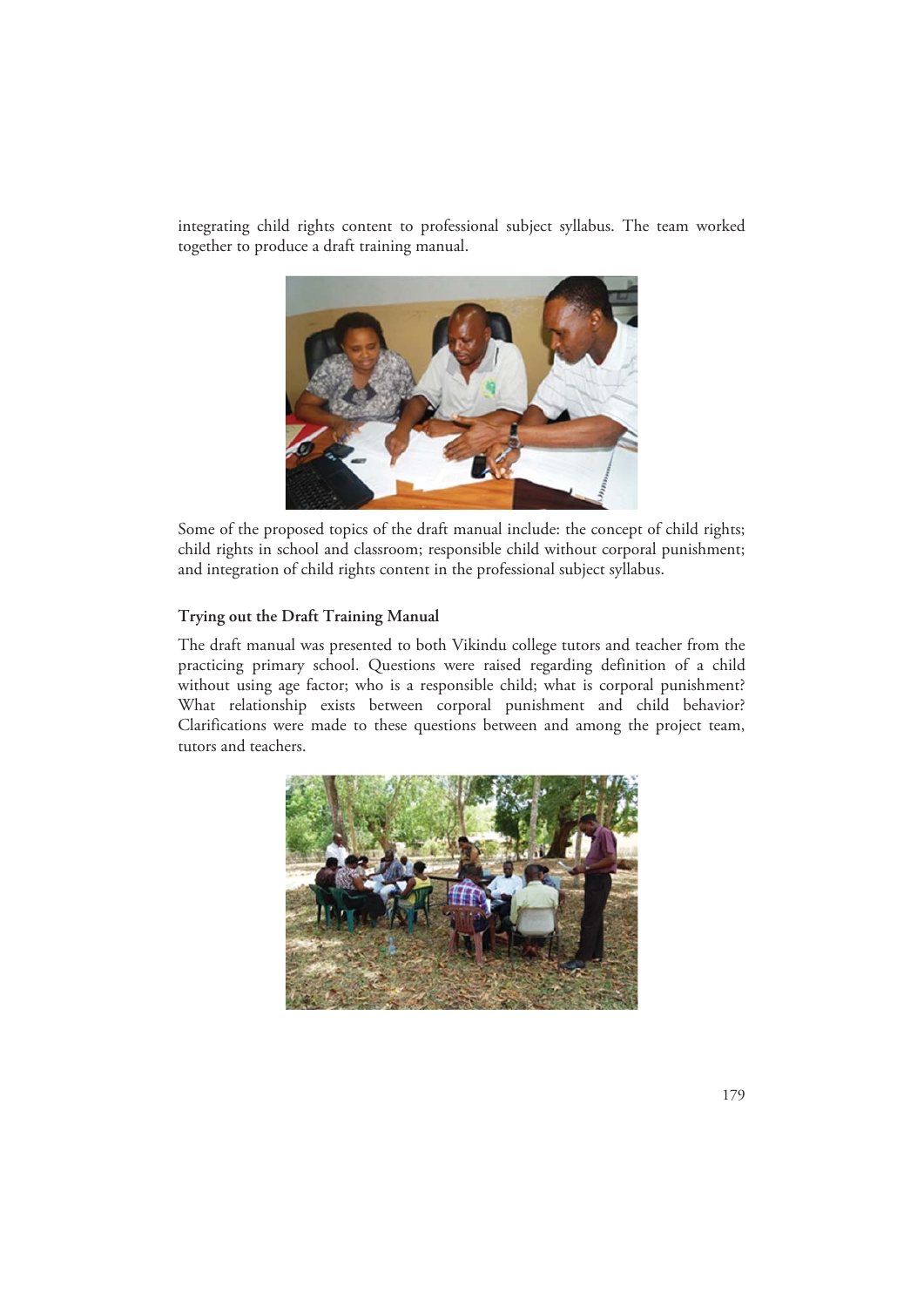

The tutors then worked together to prepare a lesson on integrating the subtopic on child rights and duties as pointed out in topic 11 of the syllabus. One of the tutors taught while others were observing the lesson progress.



During reflection session, student teachers acknowledge the addition of subtopic in topic 11 about "Child Rights and Duties" with the emphasis that, instead of learning only about "Teachers Rights and Duties", learning the rights and duties of their clients is of vital importance. The addition of this subtopic is an input to the existing professional subject syllabus.

Tutors, teachers and student teachers also added some more examples of integration and the improved manual looks like it is seen in the Appendix**.**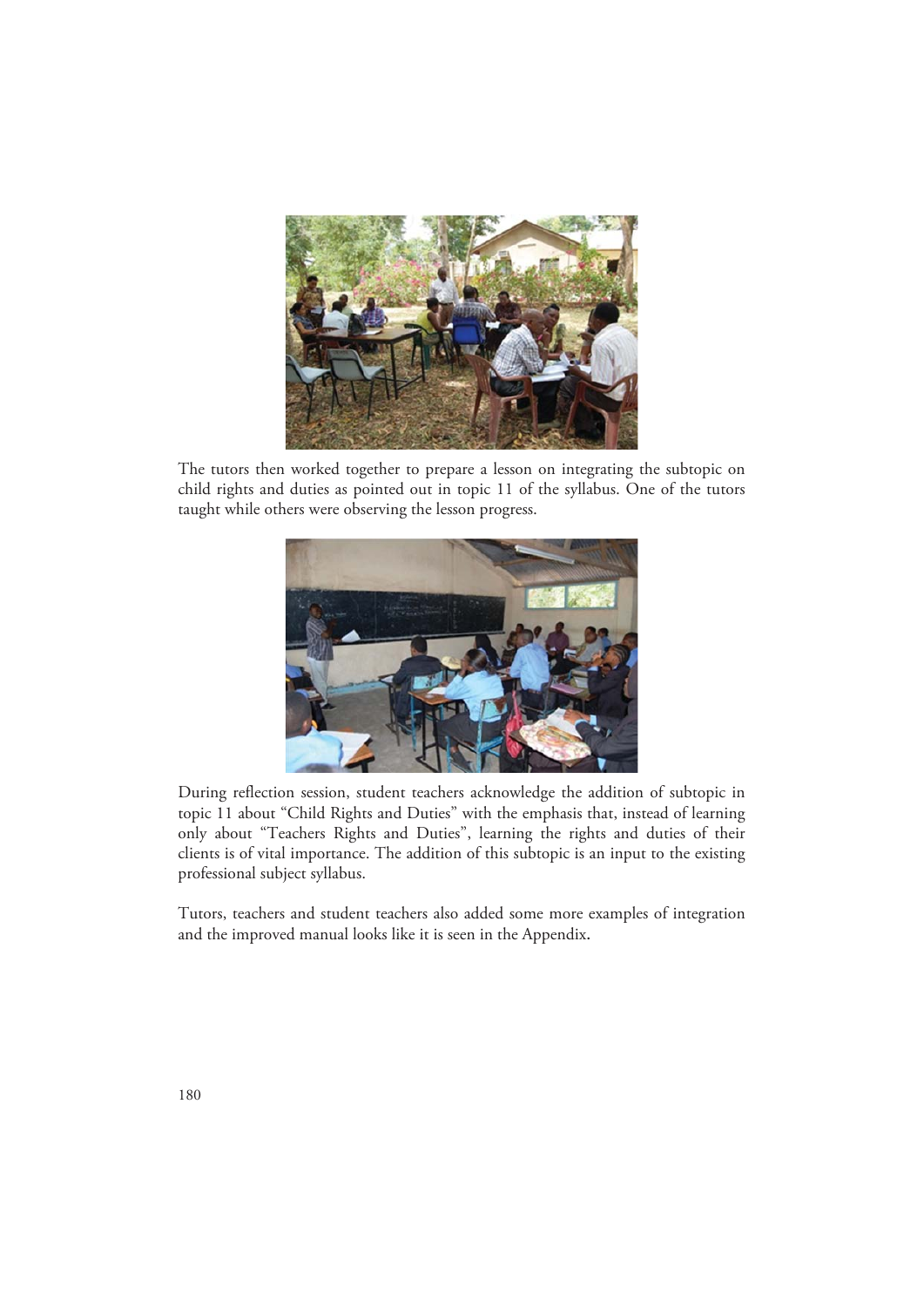# **6. Discussion and Reflection**

Both gap identification and the bridging the identified gap are processes that involve learning; that they are to do with change of attitude and knowledge construction. In the early days of the project implementation, the college community looked at us as strangers! It was like they would want to say: 'these strangers are coming to waste our time'; 'what is new by the way'; 'what exactly do they want to tell us'. Such clauses were read in their faces in the beginning of the project (by the use of non-verbal communication).

Of course, we had many other challenges including tights schedules in office work as well as time and resource constraints. However, the Kiswahili saying that: 'the beginning is always tough' kept the team strong and dynamic up to the writing of this report.

In addition, besides the challenges faced, we still feel that challenges faced were necessary learning experiences to begin the journey of integrating child rights content in the Teacher Education Curriculum particularly professional subjects. Winston Churchil in Econ & Bus Geog (2003) says; "Now this is not the end. It is not even the beginning of the end. But it is, perhaps, the end of the beginning" (p.1). To batch 17 team Tanzania, we have already began the journey, we have to keep travelling without forgetting networking, sharing, reflection as well as **servicing the engine of our 'flight'**.

# **7. Conclusion and Way Forward**

The project team feels to have achieved all the three outcomes of the project which was to identify the gap within designed and implemented teacher education curriculum, having in place the Child Rights Manual and Recommendations to the authorities concerned regarding the possibility of integrating the Child Rights content in the professional subjects of the Teacher Education Certificate courses.

We recommend to the Ministry of Education and Vocational Training that child rights contents (particularly the 3Ps) should be fully integrated in teacher education curricula specifically in professional subjects. This means that:

a) A sub-topic on 'Rights and Duties of a Child' be added in topic 11 in the 'Ualimu'subject during the syllabus review process;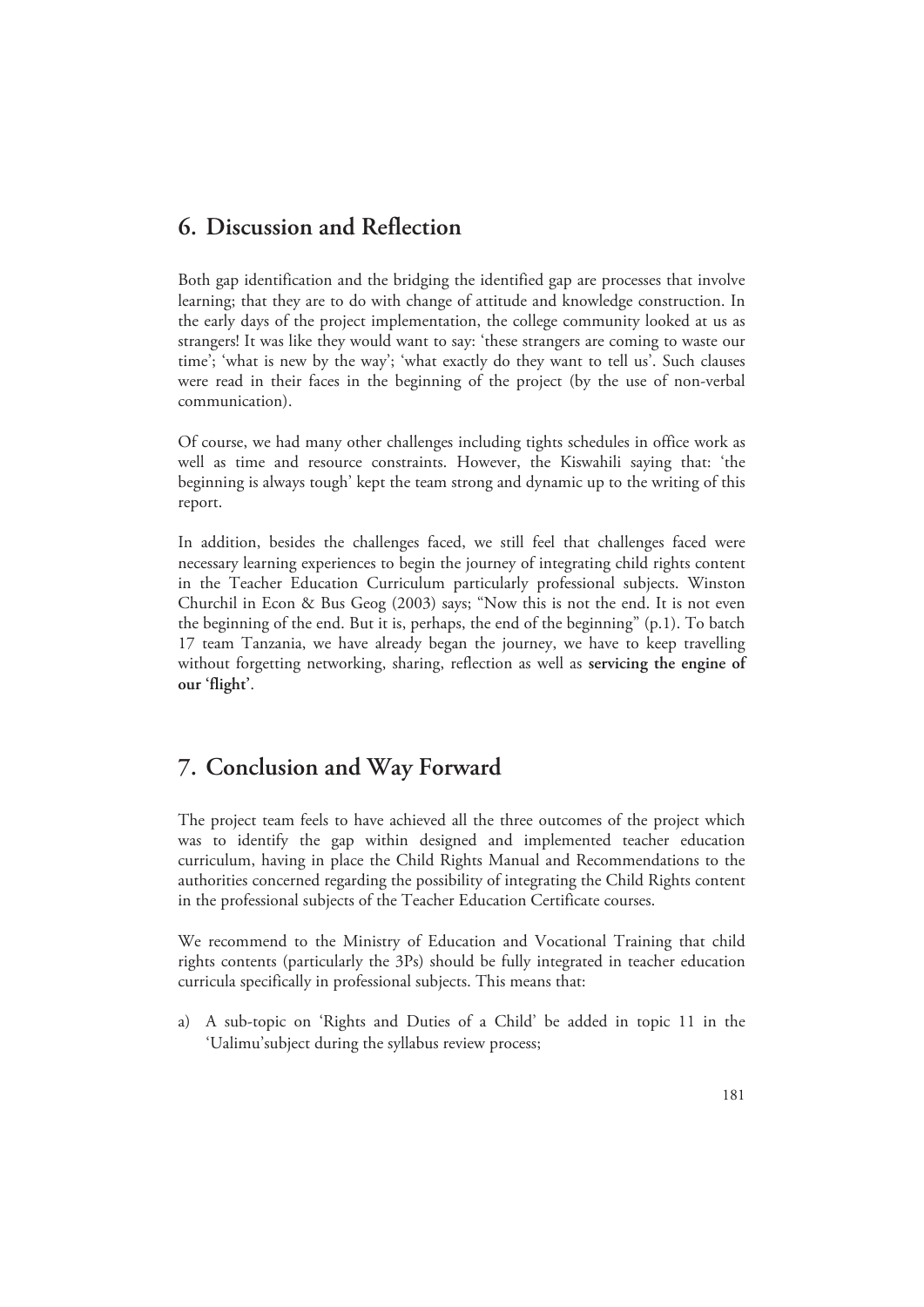- b) College tutors be trained on child rights education for better integration of 3Ps in the Teacher Education Curriculum; and
- c) Collaboration and cooperation be sustained among the team batch 17, previous change agents, MoEVT, CHRAGG and other stakeholders to;
	- introduce child rights clubs in schools and colleges,
	- follow up during syllabus review process to ensure that a sub-topic on 'Rights and Duties of a Child' is incorporated in the reviewed syllabus,
	- ensure that the training manual is completed and is in use to all teachers colleges (i.e. full scale implementation), and
	- establish CRC country network.

These strategies will set a base in which Teacher Education Curriculum will be child rights oriented where every graduating teacher will be trained on. The revised curriculum and the training manual will be very useful tools for providing knowledge and skills on the child rights to tutors, teachers and teacher trainees in order to help them develop attitudes and behavior that proactively put the best interest of the child central in the process of teaching and learning.

# **8. List of References**

Bernat Lakshmanan (2012); *Guidelines for Eliminating Corporal Punishment in Schools*; National Commission for Protection of Child Rights (NCPCR); India.

Change Projects BATCH 13 (2012). *Change Projects from the International Training Program: Child Rights, Classroom and School Management.* Lund University Commissioned Education, Sweden.

Econ & Bus Georg (2003). Electronic learning Portfolios: My Learning & Class Portfolios. retrieved from Internet May 7, 2004 from:

http: //faculty.Washington.edu/krumme/students/portfolio.html

LHRC (2011). *Tanzania Human Rights Report*. Dar es Salaam, Tanzania.

The African Charter on the Rights and Welfare of the Child (ACRWC), 1990.

The UN Convention on the Rights of the Child (CRC), 1989.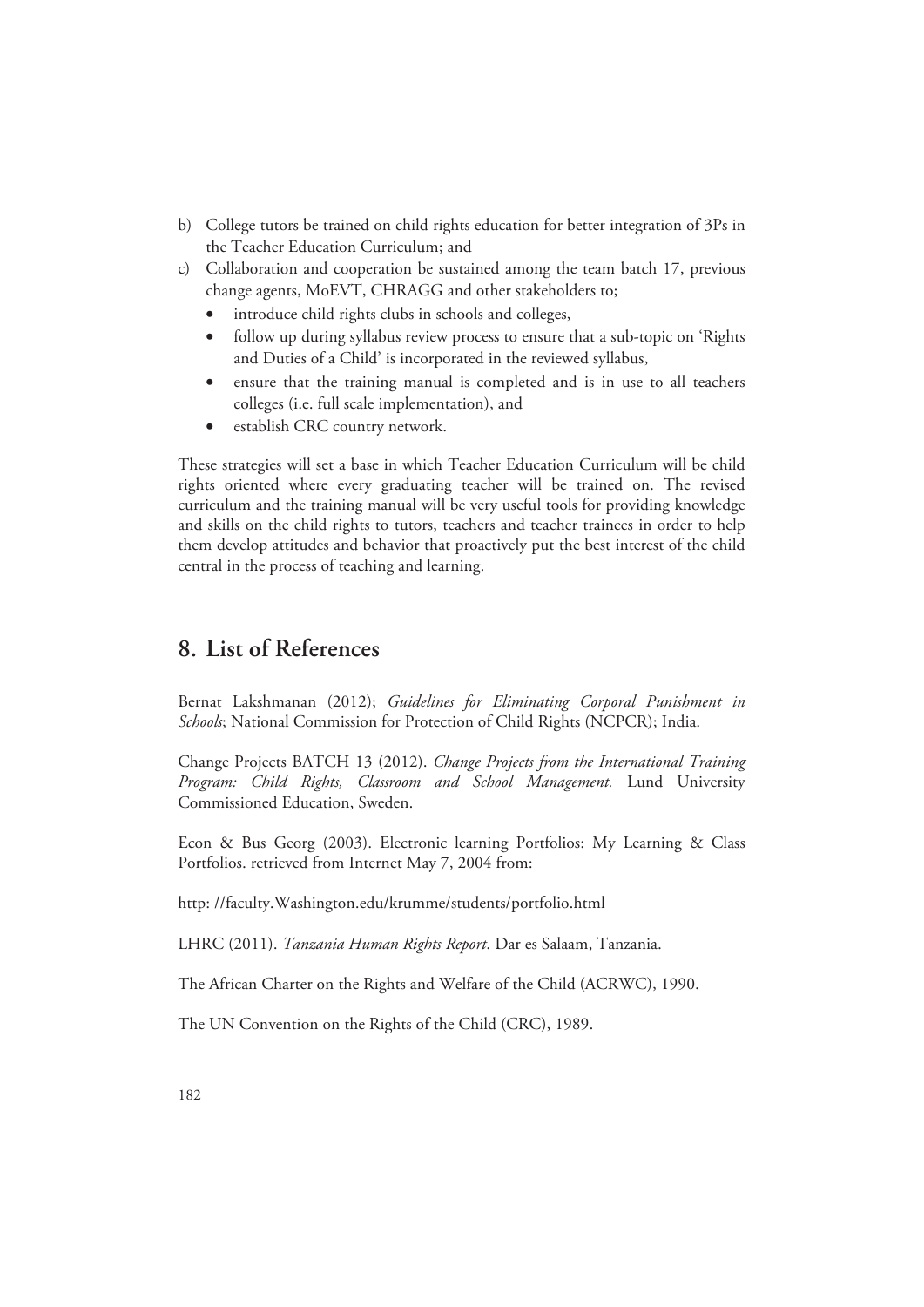UNICEF (2003). *Children's Rights: Basic Text*. Dar es Salaam, Tanzania.

UNICEF (2005).*The Media and Children's Rights: A Resource for media professionals.* Dar es Salaam, Tanzania.

UNICEF (2007). *Tanzania Children's Perceptions of Education and their role in society: Views of the children.* Dar es Salaam, Tanzania.

URT (2008). *Tanzania Child Development Policy*. Dar es Salaam, Tanzania.

URT (2009). *The Law of the Child Act, No. 21 of 2009*. Dar es Salaam, Tanzania.

Wizara ya Elimu na Mafunzo ya Ufundi (2009). *Mafunzo ya Ualimu Ngazi ya Cheti Elimu ya Msingi: Muhtasari wa Somo la Ualimu.* Dar es Salaam, Tanzania.

Wizara ya Elimu na Mafunzo ya Ufundi (2009). *Mafunzo ya Ualimu Ngazi ya Cheti Elimu ya Awali: Muhtasari wa Somo la Ualimu.* Dar es Salaam, Tanzania.

Wizara ya Elimu na Mafunzo ya Ufundi (2009). *Mafunzo ya Ualimu Ngazi ya Cheti Elimu kwa Michezo: Muhtasari wa Somo la Ualimu.* Dar es Salaam, Tanzania.

# **Contact Information**

Basiliana Mrimi, basilianamrimi@yahoo.co.uk

Fundikira Ekerege, f.ekerege@yahoo.com

Philipo Sungu, philiposungu@yahoo.com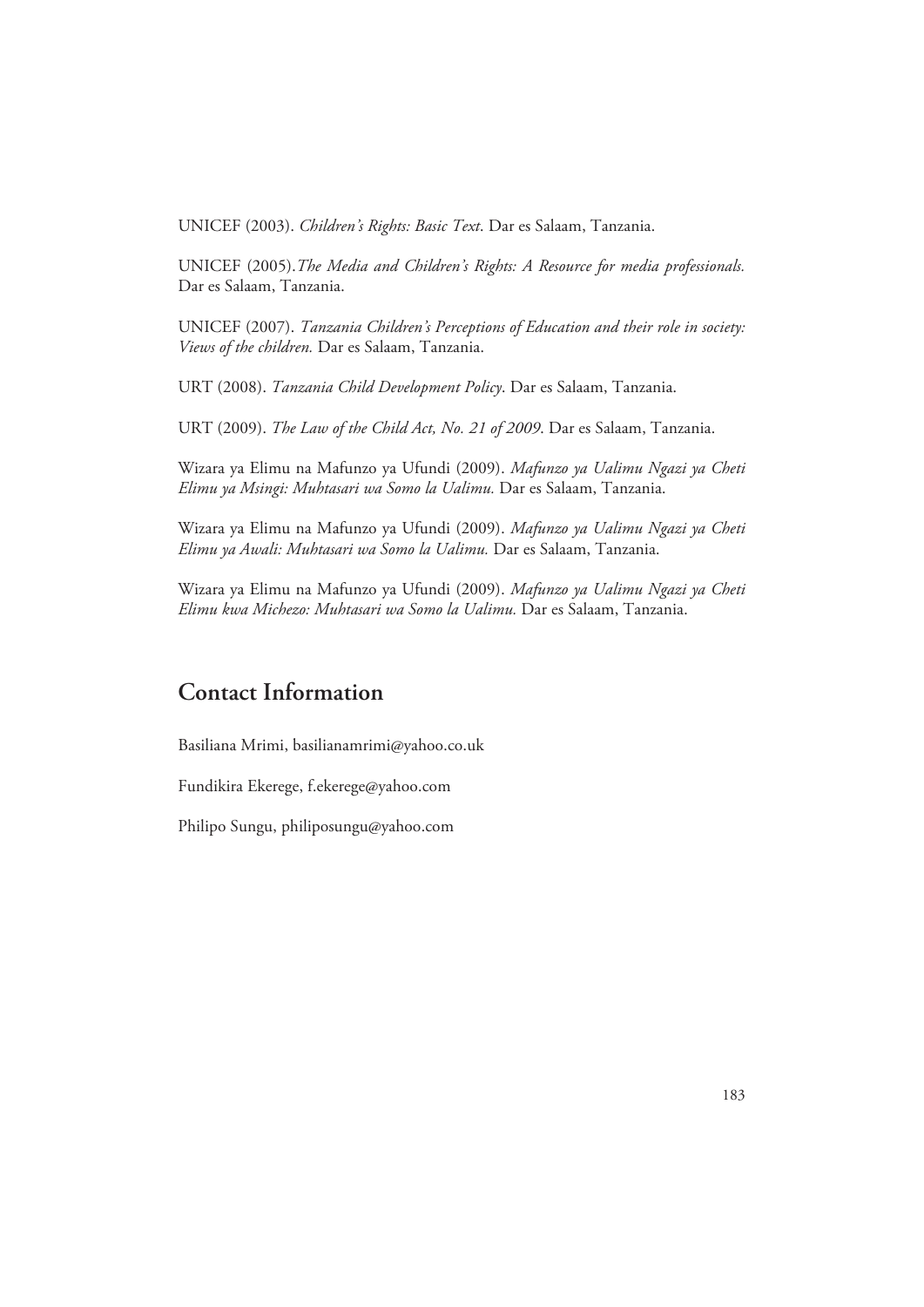# **Appendix**

## **Proposed Topics for the Training Manual**

## **1. THE CONCEPT OF HUMAN RIGHTS**

- What are Human Rights?
- What is the *Universal Declaration of Human Rights*?
- What are the principles of human rights?
- Categories of Human Rights
- What is the purpose of human rights?
- Summary of the Articles of the Universal Declaration of Human Rights

## **2. THE CONCEPT OF CHILD RIGHTS**

## **A. The Child**

- Who is the Child?
- Who is the Child? Without using the concept of age
- What are the rights of the child?
- Categories of Children's Rights
- What is the purpose of having children's rights?
- Why do children need 'special' rights?

## **B. What is the Convention on the Rights of the Child?**

- What are the guiding principles of the Convention on the Rights of the Child?
- Summary of the Articles of The Convention on the Rights of the Child in Child Friendly Language
- CRC could be described with 3Ps
- The relationships between 3Ps and CRC articles
- 4 basic principles in CRC
- How to respect the rights
- The concept of Corporal punishment

## **C. What is the African charter on the rights and welfare of the African child?**

• The Charter in general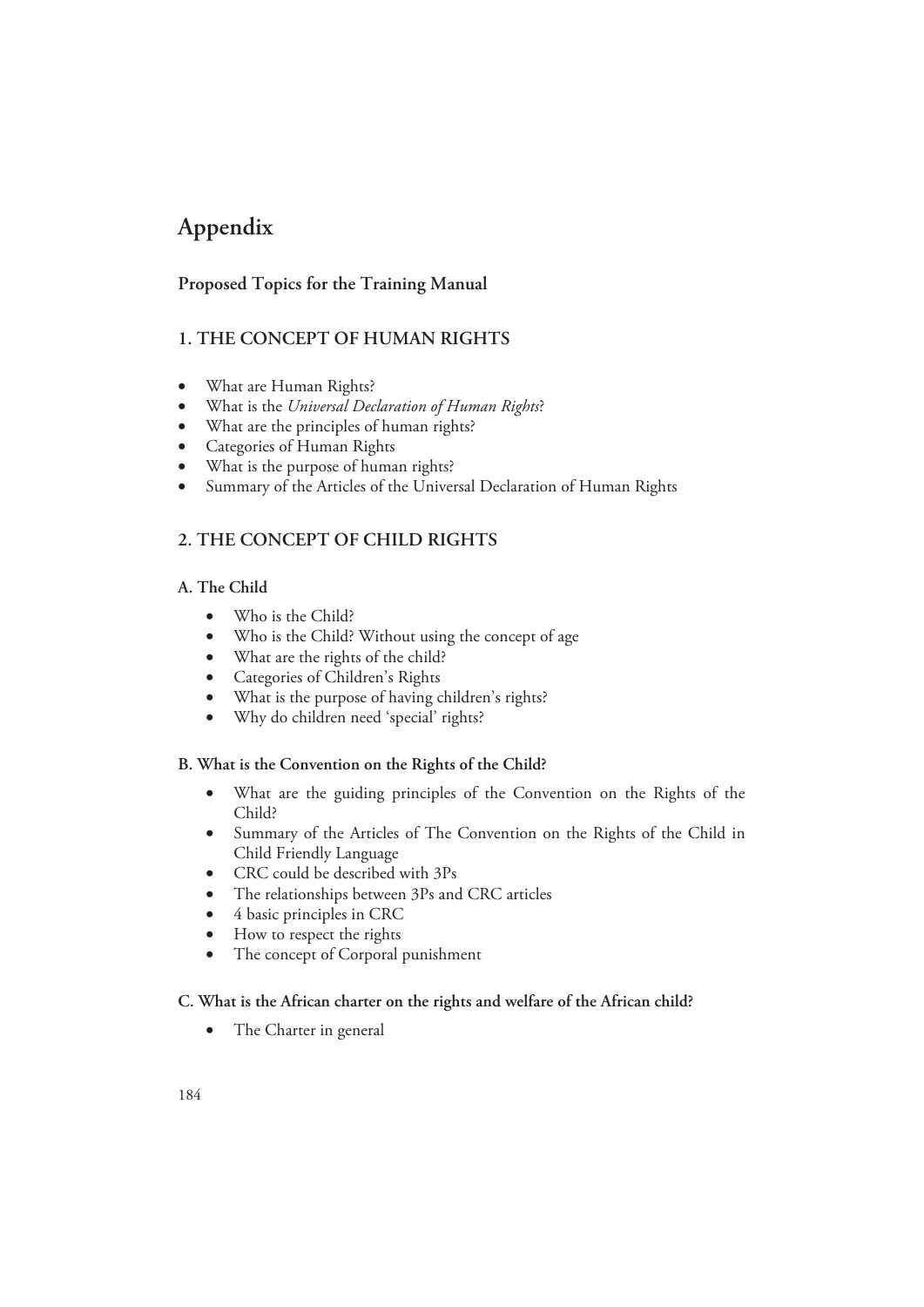- Why is the African charter on the rights and welfare of the African child adopted?
- Summary of the Articles of The African Charter on The Rights and Welfare of the African Child (Rights and Duties)

### **D. The Law of the Child Act 2009**

- Rights and Welfare of the Child
- Rights of a Child
- General Duty of a Child

## **3. CHILD RIGHTS (CRC) IN SCHOOL AND CLASSROOM**

- A. Indicators for Right Based Education
- B. Definition of Child Friendly Schools
- C. The concept of knowledge
- D. Classification of levels of intellectual behavior important in learning
- E. Important questions for T/L-processes
- F. Why discuss the concept of knowledge?
- G. How do children learn?
- H. How do children gain knowledge?
- I. The interpretation of knowledge in the Tanzanian Curriculum
- J. Successful factors of learning

## 4. **RESPONSIBLE CHILD WITHOUT CORPORAL PUNISHMENT**

- A. Is it possible!
- B. What makes a responsible child?
- C. Self- reflection: from your experiences of dealing with children, were the corporal punishments used so far created any responsible child? What does this mean to us teachers and educators?

## 5. **INTEGRATION OF CHILD RIGHTS CONTENT IN THE PROFESSIONAL SUBJECT SYLLABUS**

In order to integrate child rights content in the existing professional subject syllabus, the following procedures are important:

A. Identify the existing topics/subtopics for integration.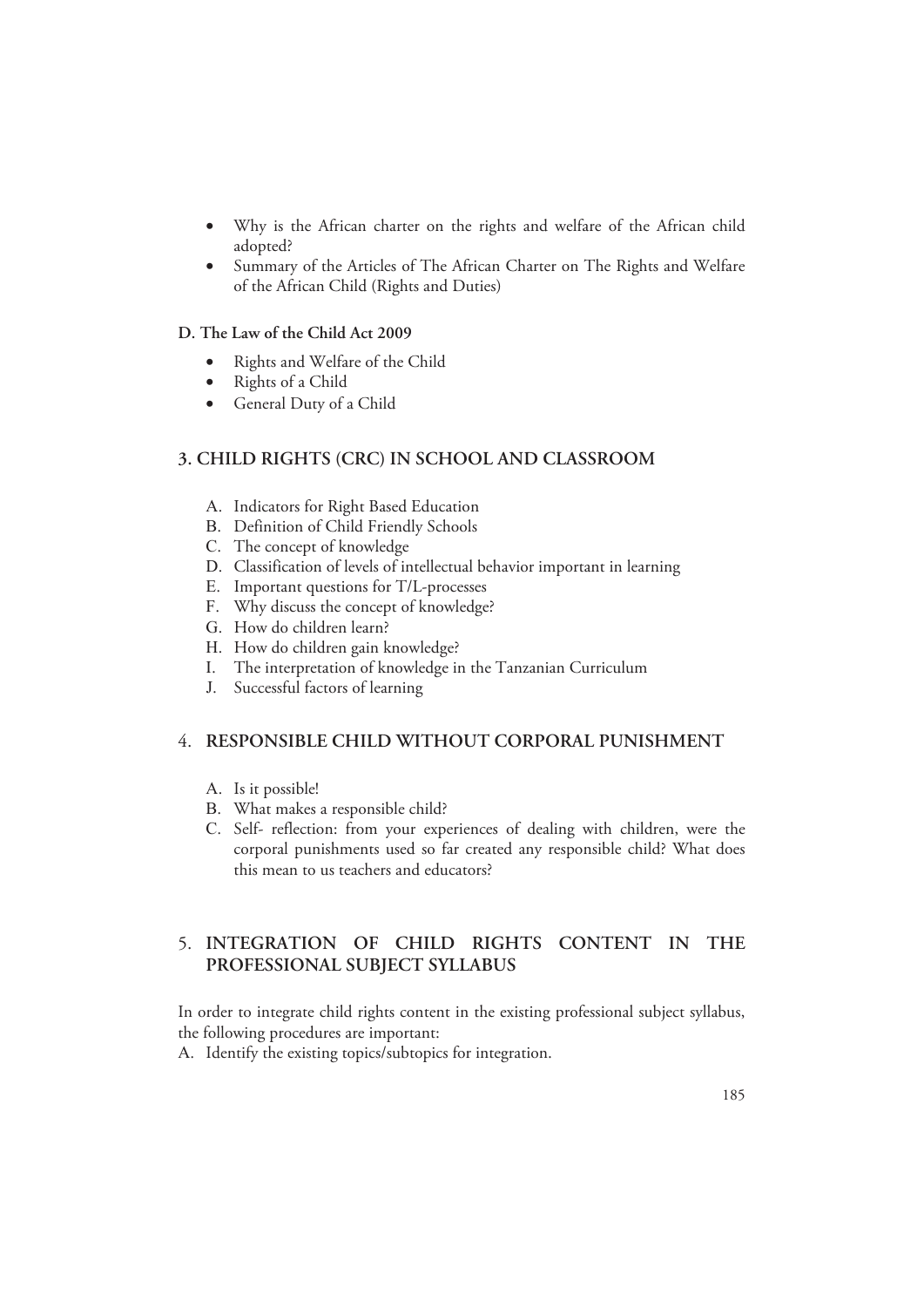- B. Identify the missing subtopic(s) and objective(s) with regard to child rights and duties?
- C. Design the corresponding teaching and learning activities.
- D. Select appropriate teaching and learning techniques and resources.
- E. Prepare lesson and facilitate the learning process accordingly.

**For example;** in **topic 11** (i.e. The Teaching Profession) of the profession subject syllabus for certificate level, where the subtopic on rights and duties of a teacher is discussed, the subtopic on rights and duties of a child is missing and inevitable as far as teacher's professionalism is concerned. The proposed learning objectives include:

- To distinguish between rights and duties of a child at school;
- To identify the duties of a teacher to a child at school;
- To identify challenges children face at school with regards to their rights;
- To suggest ways of dealing with challenges faced by children at school including introduction of child rights club; and
- To identify organs that deals with rights and duties of a child in and out of school.

**More examples of integration include**: education psychology and its importance for the rights of a child in education; child motivation; and the role of parents, school, community and local government authorities for sound upbringing of children physically, intellectually, emotionally, spiritually and socially.